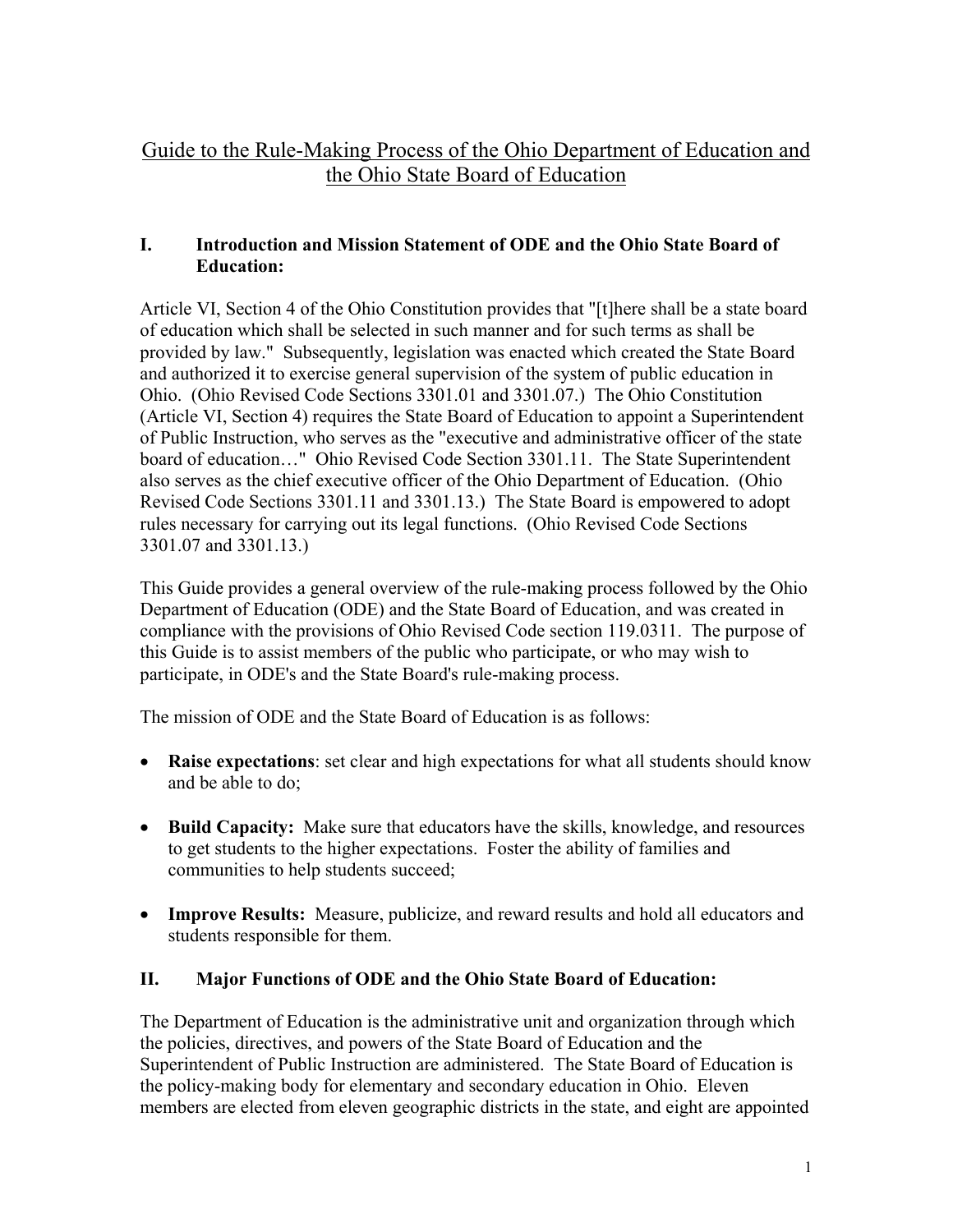by the Governor, subject to Senate confirmation, for four-year terms. In addition to the nineteen elected or appointed members, the chairperson of the Senate Education Committee, and the chairperson of the House Education Committee, are nonvoting, ex officio members of the Board.

The Superintendent of Public Instruction is appointed by the Board, and serves as the Board's secretary. The Superintendent of Public Instruction serves as the Chief Administrative Officer of the Department of Education and exercises general supervision of the Department. The State Board of Education and the Department of Education have authority in numerous areas affecting public education, including, but not limited to, establishing academic content standards, establishing operating standards for Kindergarten through Twelfth Grade, licensing teachers and administrators, administering and supervising the allocation and distribution of state and federal funds for public school education, and setting procedures and guidelines for the education of students with disabilities. For a list of additional powers and duties of the State Board of Education and the Department of Education, see Ohio Revised Code sections 3301.07 and 3301.13.

## **III. ODE Organization:**

To assist ODE and the State Board in fulfilling its mission, ODE is comprised of six Centers, with each Center containing designated offices. The Centers and Offices are listed below:

**1. Center for the Superintendency:** This Center contains the following offices:

- Office of Chief of Staff
- Office of Board Relations
- Office of Budget and Governmental Relations
- Office of Communications
- Office of Development
- Office of Information Technology
- Office of Legal Counsel
- Office of Policy Research and Analysis
- Office of Internal Operations and Risk Management
- Office of Customer Service
- Office of Department Accounts
- Office of Document Management Services
- Office of Human Resources
- Office of Internal Audit
- Office of Organizational Development
- Office of Community Schools

**2. Center for Curriculum and Assessment:** This Center contains the following offices: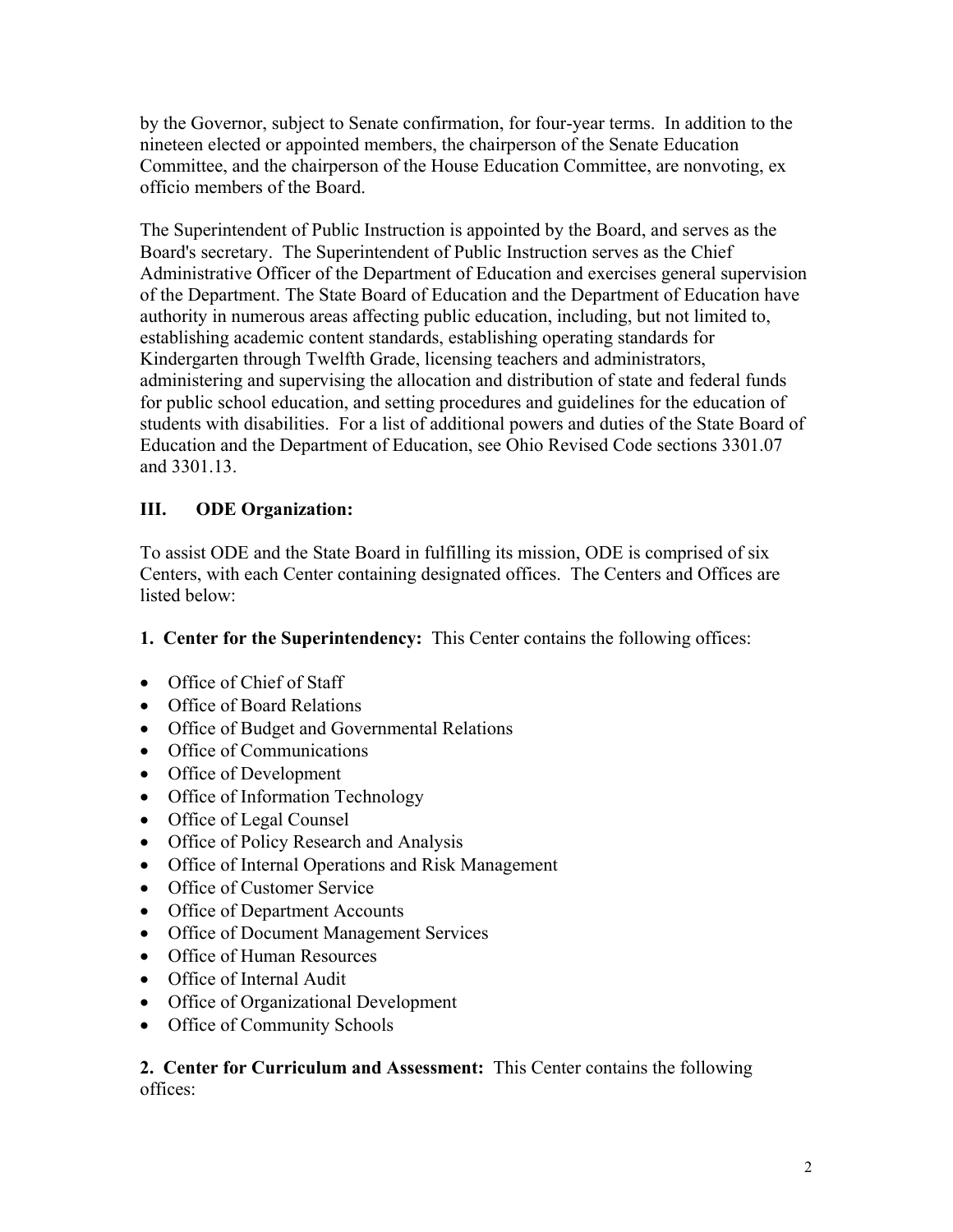- Office of Assessment
- Office of Career-Technical and Adult Education
- Office of Curriculum and Instruction

**3. Center for Finance and School Accountability:** This Center contains the following offices:

- Office of Federal and State Grants Management
- Office of School Accountability
- Office of School Finance
- **4. Center for School Reform and Options:** This Center contains the following offices:
- Office for Reform and Federal Student Programs
- Office for Regional School Improvement Services

**5. Center for Students, Families and Communities:** This Center contains the following offices:

- Office of Center Operations
- Office of Child Nutrition Services
- Office of Early Childhood Education
- Office of Exceptional Children
- Office of Ohio Literacy
- Office of OhioReads
- Office of Supportive Learning Environments

**6. Center for the Teaching Profession:** This Center contains the following offices:

- Office of Certification/Licensure
- Office of Educator Preparation
- Office of Professional Conduct
- Office of Professional Development
- Office of Recruitment and Retention

#### **IV. ODE and State Board of Education Rule-making Authority:**

The Superintendent of Public Instruction makes a recommendation to the State Board of Education as to whether the State Board should adopt, amend and/or rescind an administrative rule. The State Board of Education has rule-making authority under Chapter 119 of the Ohio Revised Code, and is authorized to promulgate (adopt, amend and/or rescind) administrative rules necessary to carry out its duties and responsibilities as outlined in Ohio law. These responsibilities and duties are generally addressed in Title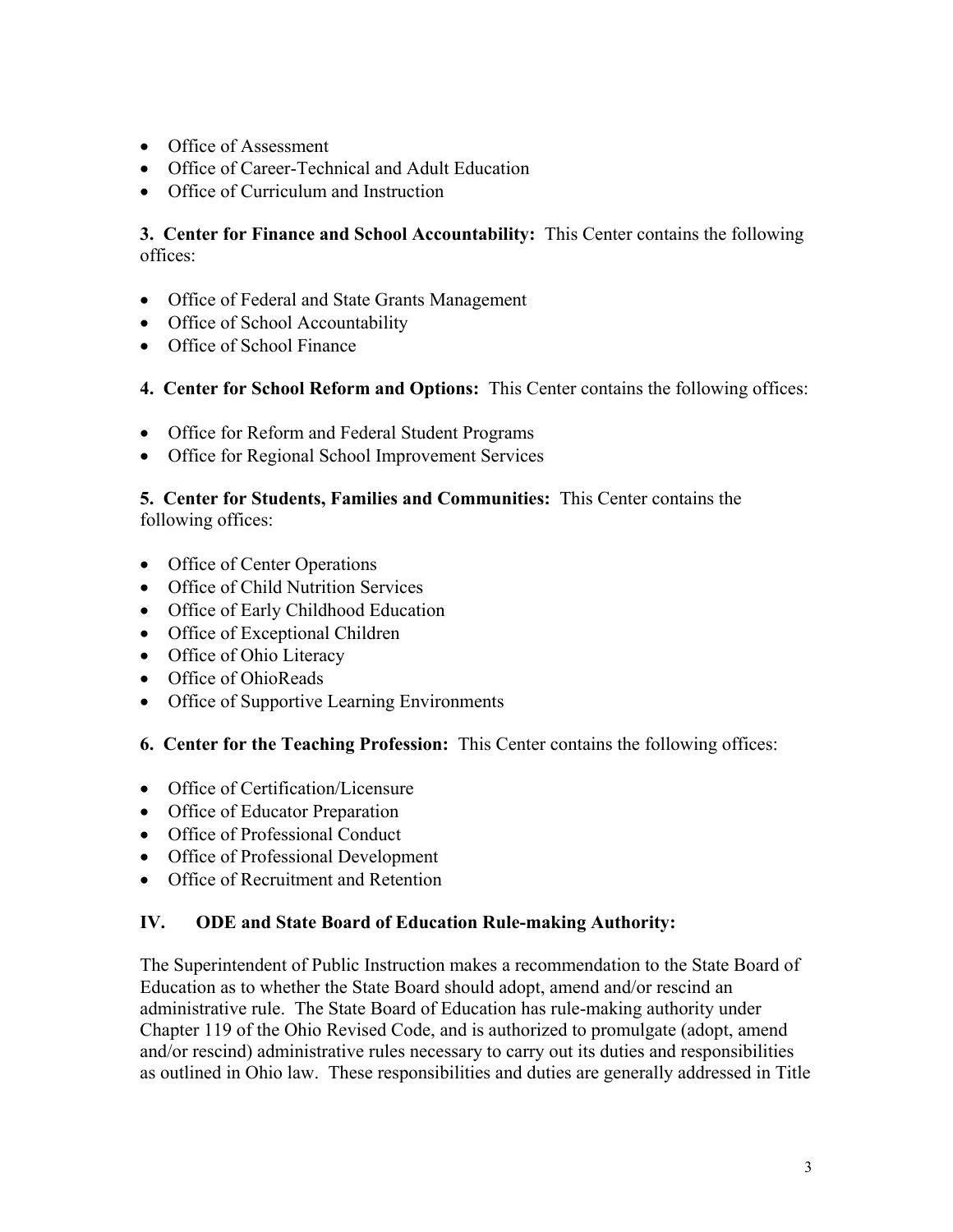33 (Education) of the Ohio Revised Code. All rules of the State Board of Education can be found in Chapter 3301 of the Ohio Administrative Code.

#### **VI. ODE and State Board of Education Rule-making Process:**

- **Internal ODE Process:** Prior to the initiation of the formal rules process, ODE determines whether a rule needs to be adopted, amended or rescinded. Most often this is done in response to legislation enacted by the General Assembly. Once it is determined that a rule needs to be adopted, amended or rescinded, the specific office responsible for the rule prepares a draft, and may seek input from other ODE offices and outside input from external stakeholders such as school districts, parents and others who would be effected and/or interested in the rule. Based on such input, changes may be made to the rule, and the rule is then submitted to the Legal Office for review.
- **Rule-making Process of the State Board of Education:** Once the rule is in final draft form, it will be submitted to the State Board of Education for initial approval. If the State Board initially approves the rule, it will adopt a Resolution of Intent to Consider the Rule, and will direct ODE to file the rule with the Joint Committee on Agency Rule Review (JCARR), the Legislative Service Commission (LSC) and the Secretary of State, and to schedule the rule for a public hearing.
- **Filing the Rule:** After the State Board of Education adopts a Resolution of Intent to consider the rule, the rule must be filed with JCARR, LSC and the Secretary of State, and cannot be finally adopted until JCARR's jurisdiction has ended, which is a period of 65 days from the filing date. See below for further discussion regarding JCARR.
- **Public Rule Hearing:** The public rule hearing must be held no earlier than the thirty-first nor later than the fortieth day after the rule is filed with JCARR. Public notice of the hearing is provided to the Register of Ohio at least thirty days before the hearing date. The notice will be published on the Register's web site located at www.registerofohio.state.oh.us. In addition, the State Board also publishes its public hearing notices in the Cleveland Plain Dealer, the Columbus Dispatch, and the Cincinnati Enquirer. The public notice includes the following:
- $\checkmark$  The date, time, and place of the hearing;
- $\checkmark$  A statement of the reason or purpose for adopting, amending or rescinding the rule;
- $\checkmark$  A synopsis of the proposed rule, amendment, or rule to be rescinded; and
- $\checkmark$  A statement of the Board's intention to consider adopting, amending or rescinding the rule.

The notice of the rule hearing and the text of the rule is made available to anyone who requests it from ODE or from the members of the State Board. On the designated date,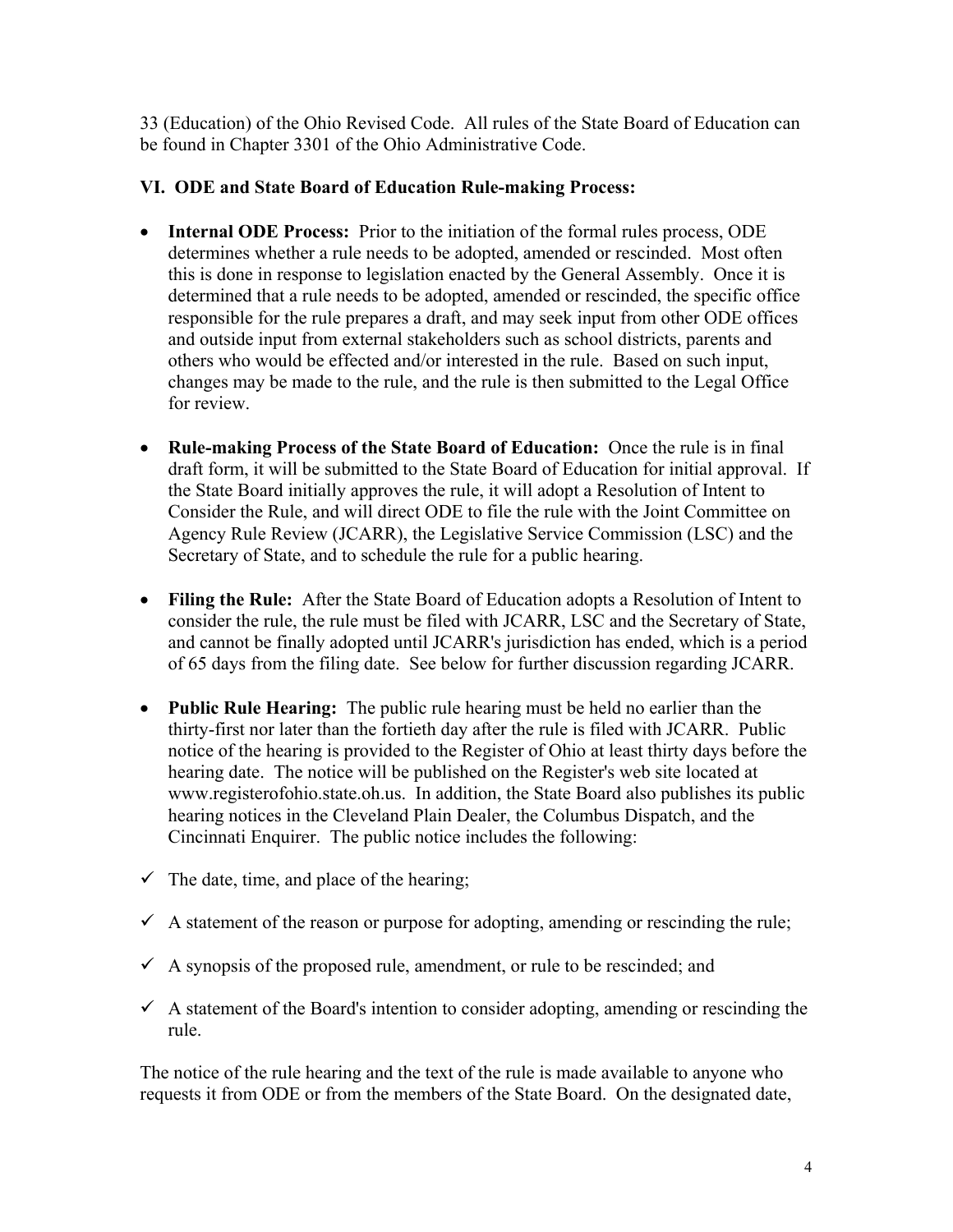time and place as published, the rule hearing will take place. The hearing takes place before the members of the State Board of Education and is transcribed by a court reporter. Members of the public are welcome to attend the rule hearing and are encouraged to testify before the Board on issues they have concerning the rule. Board members are present to hear and consider the testimony given before they make a final decision regarding the rule.

Individuals who attend the rule hearing are asked to sign in and fill out a form if they wish to testify. The individuals are then called to testify by the Chair of the rule hearing, and are provided five minutes to testify regarding the rule. The time limit is to allow all individuals the opportunity to be heard, but may be extended at the discretion of the Chair. In addition, Board members may ask questions of the individual and will accept testimony in writing.

- **Amendments:** Subsequent to the initial filing of the proposed rule, the State Board of Education has the prerogative to amend the proposed rule. If an amendment is made, the amended rule is filed with JCARR, LSC and the Secretary of State. JCARR's period of jurisdiction is extended and the amendment is subject to a JCARR hearing (described below).
- **Final Adoption of the Rule:** After the public hearing takes place and after JCARR's jurisdiction expires, and JCARR does not take action to invalidate the rule, as described below, the State Board of Education may take action to adopt the rule, by passing a Resolution. If this occurs, the rule is then filed in final form with JCARR, LSC and the Secretary of State, and may take effect no sooner than the tenth day after the day on which the rule is filed in final form, or at any later date designated by ODE or the State Board.
- **Five Year Review:** Before filing a new rule in final form with JCARR, ODE assigns a review date to the rule in accordance with Ohio Revised Code section 119.032. This review date is not more than five years from the effective date of the rule. Prior to the review date, ODE will review the rule to determine whether the rule should continue without amendment, be amended, or be rescinded. If ODE determines that no change to the rule is necessary, it will file the rule with JCARR, LSC and the Secretary of State with both the current and next review date, which will not be later than the five years after the rule's last review date. If ODE determines that the rule should be amended or rescinded, ODE will follow the rule-making process as outlined above.

**VII. Public Participation in the Rule-making Process:** Members of the public are welcome to attend the meetings of the State Board of Education and the public rule hearings. At each State Board meeting, which usually occurs monthly, members of the public have the opportunity to address the board on any topic they choose, or on matters that are on the Board agenda for a vote. Copies of the rule that is being considered by the Board are made available to those who make a request. As indicated above, before the rule is submitted to the State Board, ODE may seek input from external stakeholders for